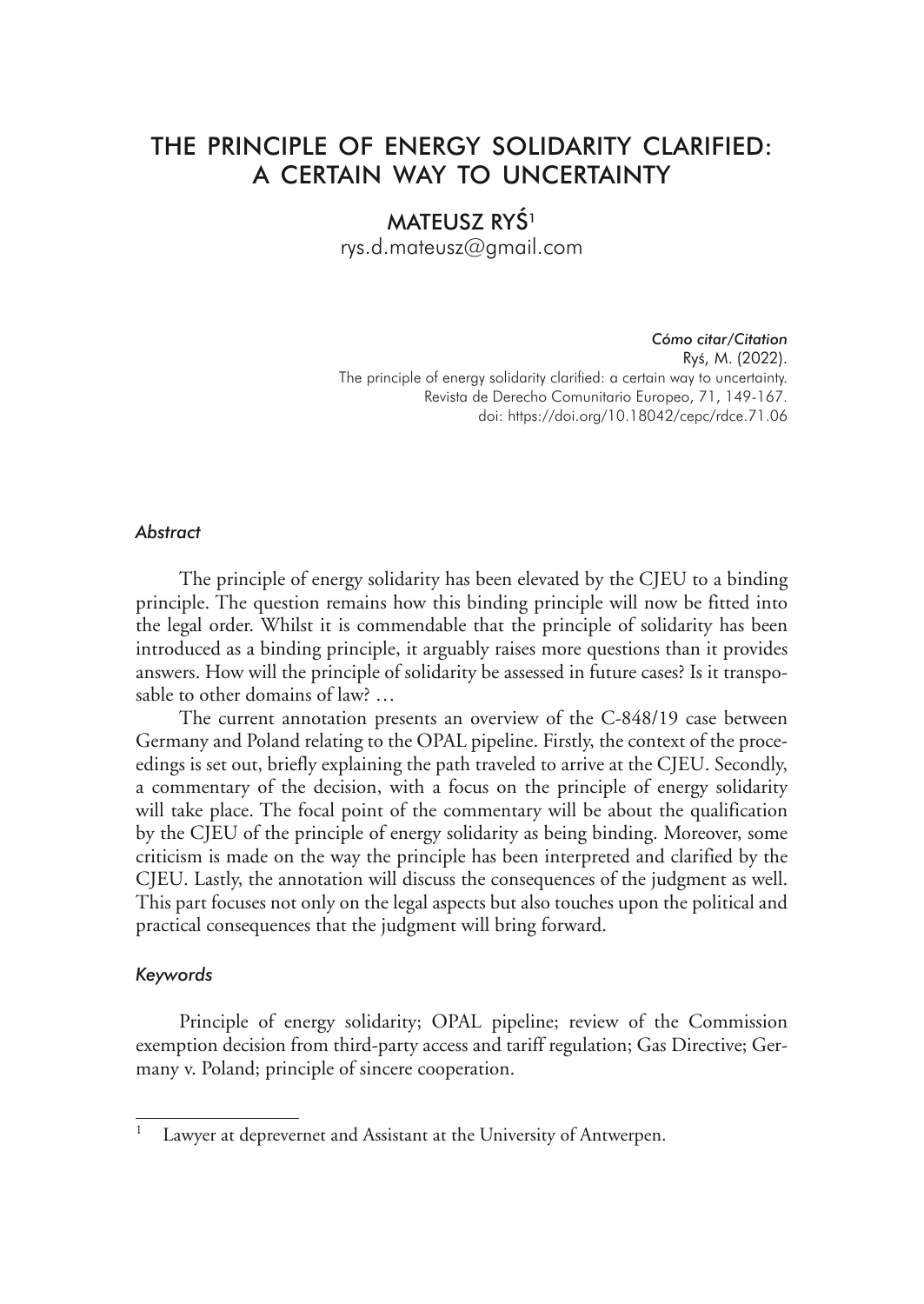## EL PRINCIPIO DE SOLIDARIDAD ENERGÉTICA ACLARADO: UN CIERTO CAMINO HACIA LA INCERTIDUMBRE

#### *Resumen*

El principio de solidaridad energética ha sido elevado por el TJUE a principio vinculante. La cuestión que se plantea es cómo se encajará ahora este principio vinculante en el ordenamiento jurídico. Aunque es encomiable que el principio de solidaridad se haya introducido como principio vinculante, podría decirse que plantea más preguntas que respuestas. ¿Cómo se evaluará el principio de solidaridad en casos futuros? ¿Es extrapolable a otros ámbitos del derecho?...

La presente anotación presenta una visión general del asunto C-848/19 entre Alemania y Polonia relativo al gasoducto OPAL. En primer lugar, se expone el contexto del procedimiento, explicando brevemente el camino recorrido para llegar al TJUE. En segundo lugar, se comentará la decisión, centrándose en el principio de solidaridad energética. El punto central del comentario será la calificación por parte del TJUE del principio de solidaridad energética como vinculante. Además, se criticará la forma en que el principio ha sido interpretado y aclarado por el TJUE. Por último, en la anotación se analizarán también las consecuencias de la sentencia. Esta parte no sólo se centra en los aspectos jurídicos, sino que también aborda las consecuencias políticas y prácticas que la sentencia traerá consigo.

### *Palabras Clave*

Principio de solidaridad energética; el gasoducto OPAL; revisión de la decisión de exención de la Comisión del acceso de terceros y de la regulación de las tarifas; la Directiva del Gas; Alemania c. Polonia; principio de cooperación leal.

## LE PRINCIPE DE SOLIDARITÉ ÉNERGÉTIQUE CLARIFIÉ: UN CHEMIN VERS L'INCERTITUDE

#### *Résume*

Le principe de solidarité énergétique a été élevé par la CJUE au rang de principe contraignant. Reste à savoir comment ce principe s'insérera désormais dans l'ordre juridique. S'il est louable que le principe de solidarité se soit vu conférer un caractère contraignant, cette évolution soulève sans doute plus de questions qu'elle n'apporte de réponses. Comment le principe de solidarité sera-t-il évalué dans les affaires futures ? Est-il transposable à d'autres domaines du droit ?...

La présente annotation expose une vue d'ensemble de l'affaire C-848/19 entre l'Allemagne et la Pologne concernant le pipeline OPAL. Tout d'abord, le contexte procédural est exposé, en expliquant brièvement le chemin parcouru pour arriver devant la CJUE. Ensuite, un commentaire de la décision, avec un accent mis sur le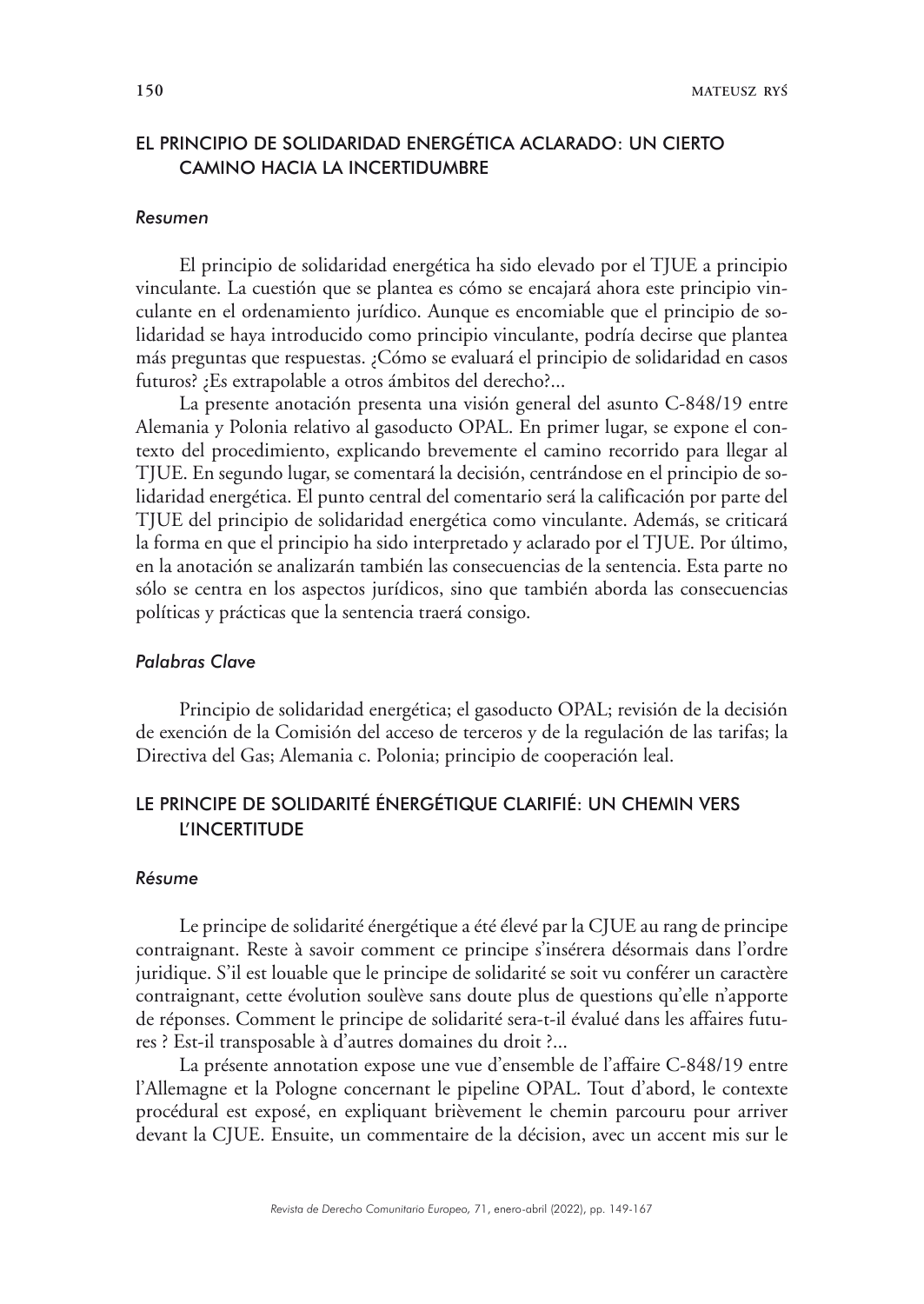principe de solidarité énergétique, est réalisé. Le point central de ce commentaire porte sur la qualification par la CJUE du principe de solidarité énergétique comme étant contraignant. En outre, certaines critiques sont formulées sur la manière dont le principe est interprété et clarifié par la CJUE. Enfin, la présente contribution aborde les conséquences de l'arrêt. Cette dernière partie porte non seulement sur les aspects juridiques, mais également sur les conséquences politiques et pratiques de l'arrêt.

### *Mots clés*

Principe de solidarité énergétique; le gazoduc OPAL; examen de la décision d'exemption de la Commission concernant l'accès des tiers et la réglementation des tarifs; Directive sur le gaz; Allemagne c. la Pologne; principe de coopération loyale.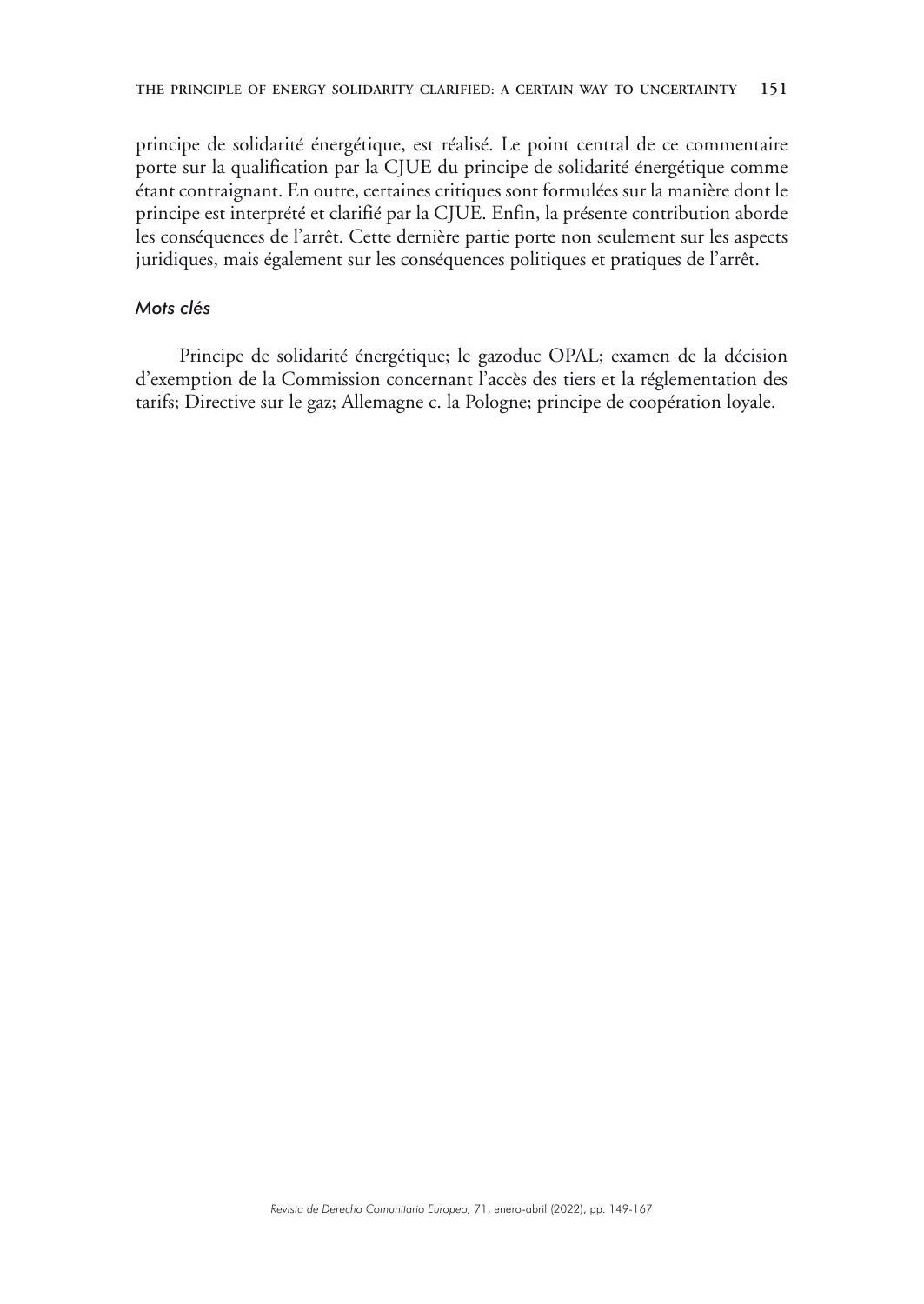### *CONTENTS*

I. INTRODUCTION. II. FACTS OF THE CASE: 1. The original European Commission decision. 2. The amendment of 2016. III. LEGAL ISSUES: 1. Preceding issues at the General Court. 2. The points of appeal before the CJEU. IV. ASSESSMENT OF THE JUDGEMENT: 1. Preceding procedural aspects. 2. The principle of energy solidarity as a binding and actionable principle: *2.1. The legal framework. 2.2. Three aspects of solidarity.* 3. The principle of energy solidarity, beyond a solidarity in emergencies. 4. The assessment of the principle of energy solidarity: was it done correctly and must the Commission mention the principle in its decision. V. CONSEQUENCES OF THE DECISION: 1. Reinstatement of the 2009 decision. 2. Influence on the capacity of present and future pipelines. 3. *Divide et impera*, now more contained? 4. The genesis of the energy solidarity principle and Poland as its driving force. 5. How far does the principle of energy solidarity stretch? VI. CONCLUSION. *Bibliography.*

## I. INTRODUCTION

Solidarity is often seen as an ambiguous statement, a declaration of good will and not a binding endeavour. The present judgment *Germany v. Poland<sup>2</sup>* provides a shift in this mentality. From now on, Member States will think twice before inserting solidarity clauses in legal instruments.

The Court made it abundantly clear in the judgment that the principle of solidarity is a binding and actionable principle, therefore placing the principle of solidarity on a new level. Furthermore, the principle of energy solidarity must be taken account not only between Member States but also between Member States and the EU institutions. On top of that the CJEU provided a definition of the principle of energy solidarity. However, it did not create clear and concise criteria detailing the principle of energy solidarity that may be used further down the line.

Judgment of the Court of 15 July 2021, Germany v Poland, C-848/19, EU:C:2021:598 [OPAL case].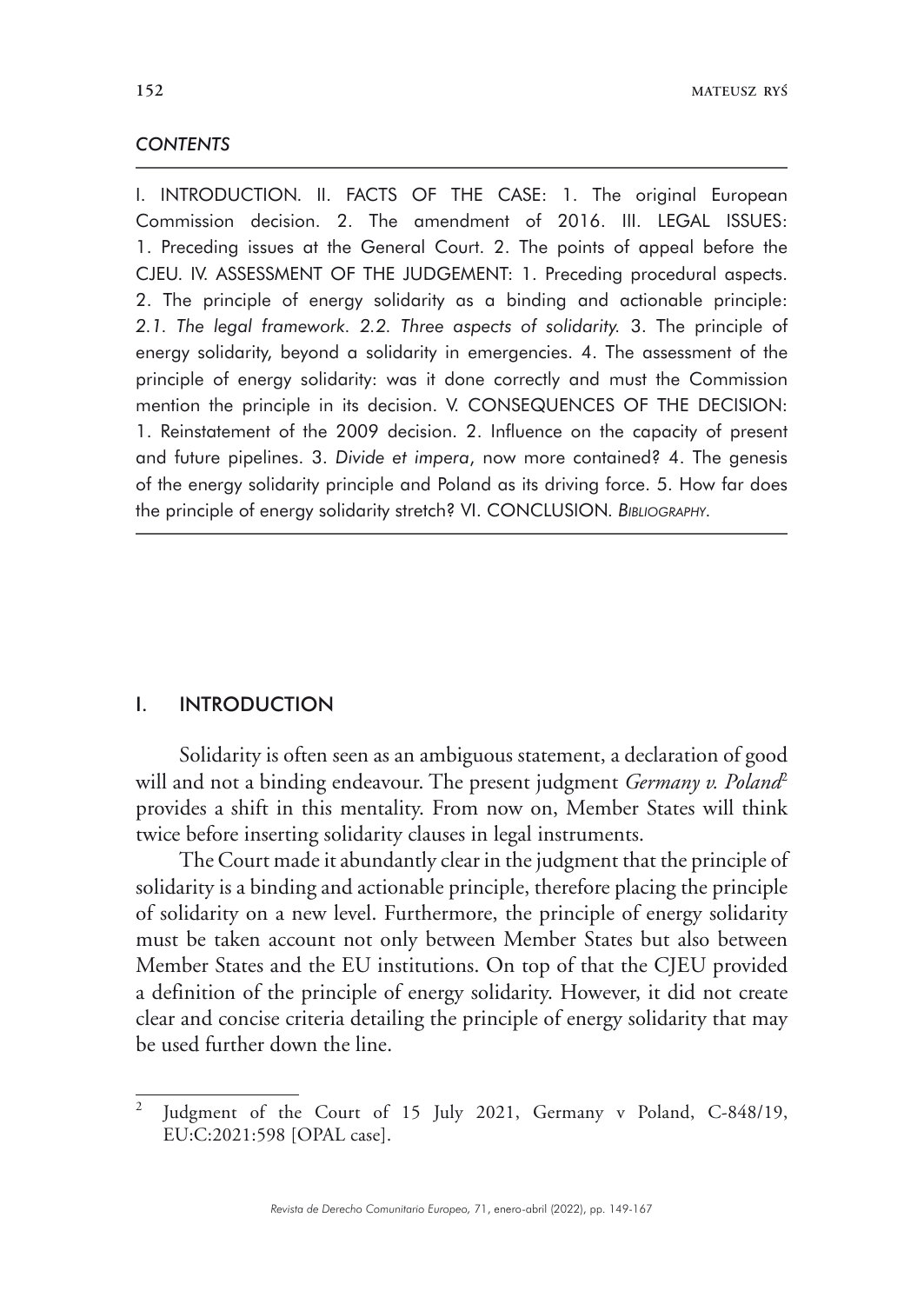The CJEU also addressed some of the concerns relating to the assessment made of the principle of energy solidarity by the European Commission.

Because the case at hand provides some new insights about the principle of energy solidarity, it will bring about different consequences. These consequences range from legal consequences to political consequences and economic consequences.

## II. FACTS OF THE CASE

#### 1. THE ORIGINAL EUROPEAN COMMISSION DECISION

The OPAL (Ostsee Pipeline Anbindungsleitung) Pipeline is one of the two existing connections to the Nord Stream I pipeline. The other existing connection is the NEL pipeline. The pipelines in essence circumvent Eastern European countries such as Poland by connecting Germany and Russia directly. The OPAL pipeline is located to the west of the Nord Stream I pipeline.

Before the OPAL pipeline was constructed, the German national regulatory (BNetzA) authority notified the Commission that it had taken two decisions to exempt the cross-border transport capacity of the OPAL pipeline from the third-party access rules as well as the tariffs regulation.

The Commission inspected the two decisions. Consequently, it rendered its own decision on the 12<sup>th</sup> of June 2009 whereby it requested that the two German decisions be amended by adding two criteria. In the first place the Commission imposed a criterion to guarantee the separation of the network activities from the supply and production activities (the gas release programme). Secondly, the Commission demanded that the use of the pipeline by Gazprom and its affiliated undertakings be curtailed to 50% of its capacity.3

<sup>&</sup>lt;sup>3</sup> European Commission decision of 12 June 2009, 2009/462/EC stating:

<sup>&</sup>quot;(a) Fully effective separation of network activities from supply and production activities should apply throughout the Community to both Community and non-Community undertakings. To ensure that network activities and supply and production activities throughout the Community remain independent from each other, regulatory authorities should be empowered to refuse certification to transmission system operators that do not comply with the unbundling rules. To ensure the consistent application of those rules across the Community, the regulatory authorities should take utmost account of the Commission's opinion when the former take decisions on certification. To ensure, in addition, respect for the international obligations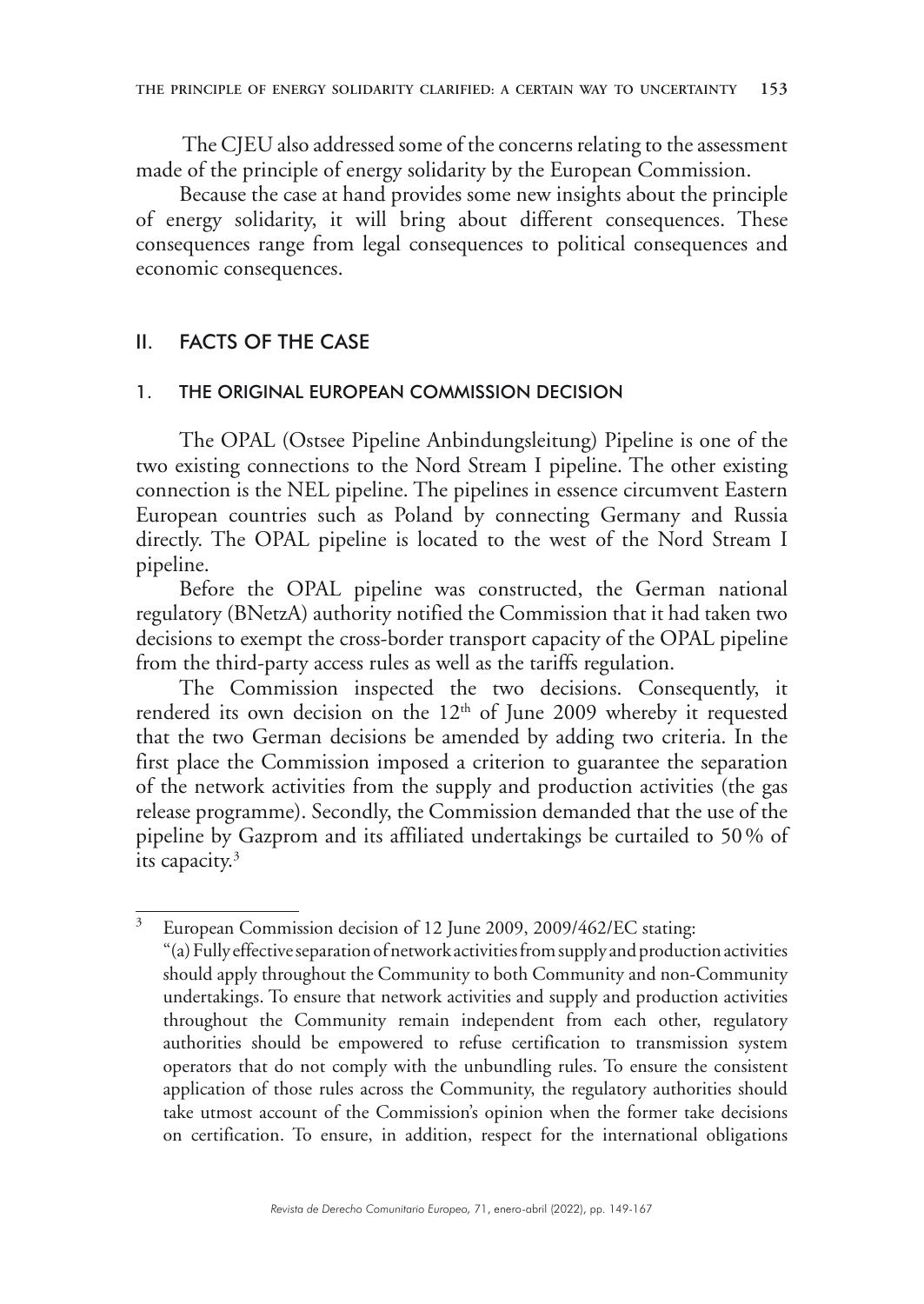The BNetzA followed the reasoning of the Commission and adapted its reasoning. Consequently, OPAL Gastransport GmbH & Co. KG (henceforth: OGT) was only allowed to use 50% of the capacity of the OPAL pipeline.

## 2. THE AMENDMENT OF 2016

The OPAL pipeline was completed in 2011 and in 2013, OGT petitioned the BNetzA to alter its original decisions and to grant OGT access to the full capacity of the OPAL pipeline. The BNetzA took into account the wishes of OGT and notified the Commission on the  $28<sup>th</sup>$  of October 2016 that it intended to alter its decisions from 2009.

The new decision entailed that OGT would be able to utilise the OPAL pipeline to its full capacity. Under the new decision, OGT in principle still had a reserved capacity of 50%, just as was the case in 2009. However, in addition to the reserved capacity OGT would also be able to partake in the auction for the remaining 50% of the capacity. In sum, OGT would be able to utilize 100% of the capacity of the OPAL pipeline.

The Commission again proposed certain amendments to the 2016 BNetzA decision, slightly curtailing the maximum capacity limit for the use of the OPAL pipeline by OGT. In summary, a larger amount of capacity had to be auctioned.<sup>4</sup>

The proposed amendments were the following: (i)the initial offer of capacities to be auctioned was required to cover  $3\,200\,000$  kWh/h (approximately 2.48 billion m<sup>3</sup>/year) of FZK capacities and 12 664 532 kwh/h (approximately 9.83 billion m<sup>3</sup>/year) of DZK capacities; (ii) an increase in the volume of FZK capacities had to be offered at auction in the subsequent year, if, at an annual auction, demand exceeded 90% of the capacities offered, and had to be made in tranches of 1 600 000 kWh/h (approximately 1.24 billion m<sup>3</sup>/year) up to a maximum of 6 400 000 kWh/h (approximately 4.97 billion m³/year) and (iii) an undertaking or group of undertakings with a dominant position

of the Community and solidarity and energy security within the Community, the Commission should have the right to give an opinion on certification in relation to a transmission system owner or a transmission system operator which is controlled by a person or persons from a third country or third countries.

<sup>(</sup>b) The limit of 50% of the capacities may be exceeded if the undertaking concerned releases to the market a volume of  $3$  billion  $m<sup>3</sup>$  of gas on the OPAL pipeline under an open, transparent and non-discriminatory procedure ("Gas Release Programme"). The undertaking managing the pipeline or the undertaking required to carry out the programme must ensure the availability of corresponding transport capacities and the free choice of the exit point ("Capacity release programme"). The form of the Gas Release and Capacity Release programmes is subject to the approval of the BNetzA.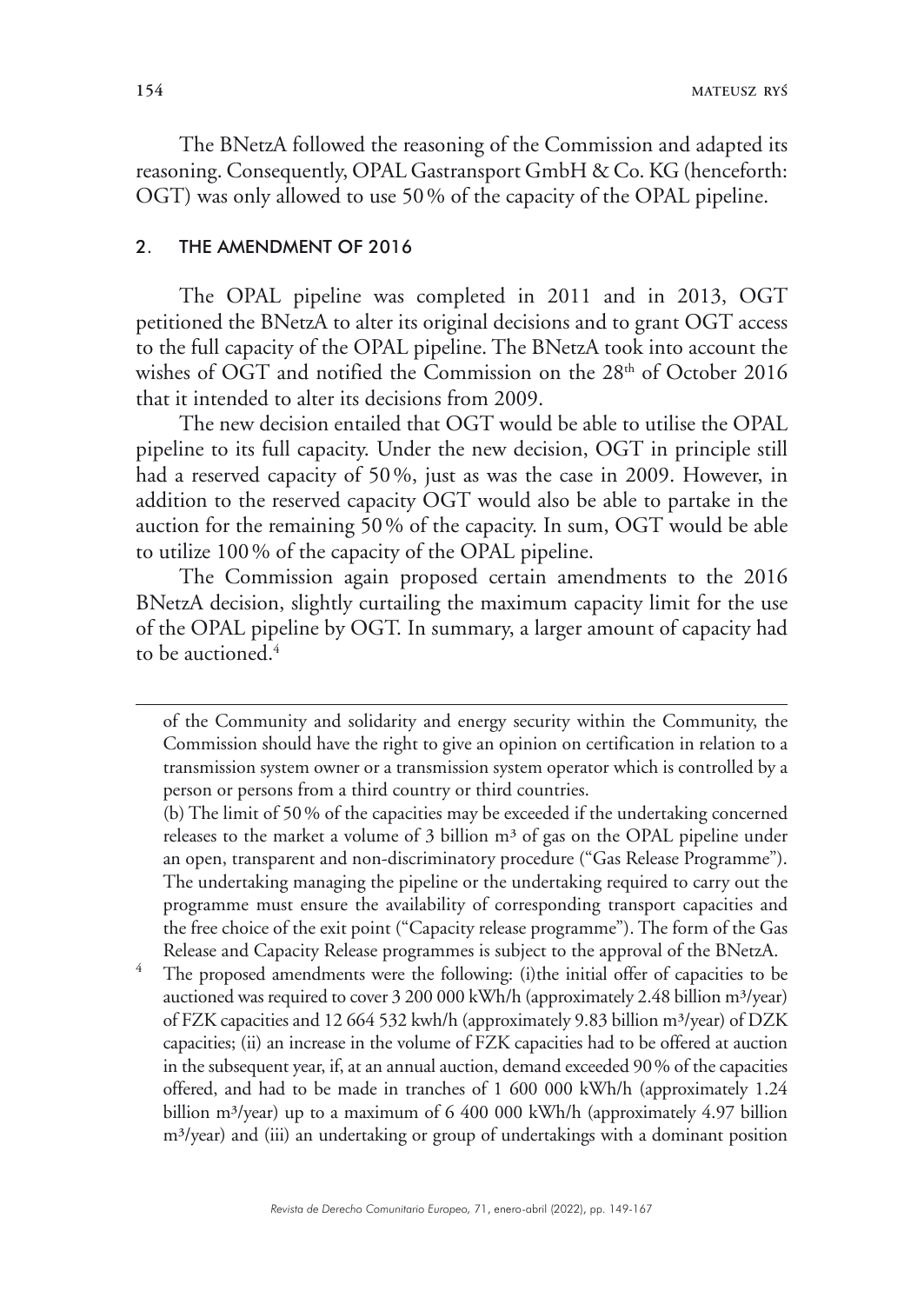The results of the amendment meant that the initial capacity required to auction was raised from 15,864,532 kWh/h to a new total of 16,464,522 kWh/h.

This is the decision that was contested (henceforth: contested decision) firstly before the General Court and consequently in the current proceedings.

The difference between the decisions of 2009 and 2016 situates itself in the way the exemption is structured. In 2009 the dominant undertaking (OGT) was only allowed to use up to 50% of the total capacity whilst the other 50% was open to other distributors. There was no possibility for OGT to obtain an expanded use of the OPAL pipeline. The contested decision grants the possibility for OGT to partake in the auction and as such obtain more than 50% capacity use of the OPAL pipeline. In essence the 2016 decision allowed the use of 80% (Florence School of Regulation, 2021) (or 90% (Boute, 2020)) of the capacity to OGT. Moreover, OGT was allowed to participate for the remaining 20% of the capacity in open auction with other parties and if no third-party requests were present for the use of the pipeline, then OGT could make use of the full capacity of the OPAL pipeline.

It is against this decision that the Polish government initiated proceedings.

### III. LEGAL ISSUES

## 1. PRECEDING ISSUES AT THE GENERAL COURT<sup>5</sup>

The Polish government has raised several arguments to defend its position before the General Court. However, the General Court only answered one of these arguments as the others were superfluous to the outcome of the case based on the answer of the first point of contention. The first argument presented by the Polish government hinged on the principle of solidarity enshrined in art. 194 TFEU read in conjunction with art. 36 of the Gas Directive. The main issue raised by Poland was that the granting of an exemption from third-party access requirements is only allowed if such an exemption enhances the competition in gas supply and security (Münchmeyer, 2021).

in the Czech Republic or controlling more than 50% of the gas arriving at Greifswald could bid for FZK capacities only at the base price, which was required to be set no higher than the average base price of regulated tariffs on transmission networks from the Gaspool area to the Czech Republic for comparable products in the same year.

<sup>5</sup> Judgment of the General Court of 10 September 2019, *Poland v Commission*, T-883/16, EU:T:2019:567.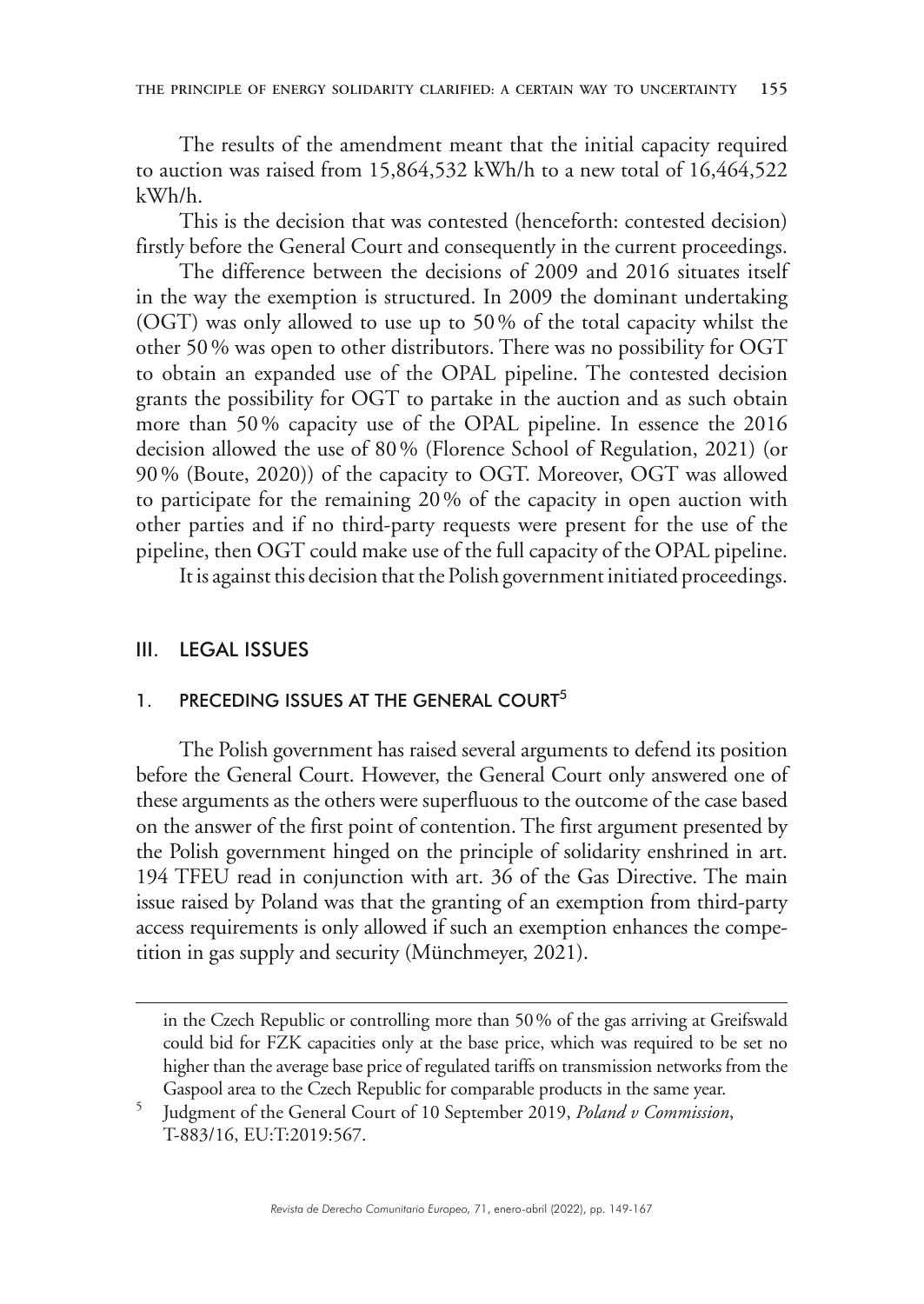#### 2. THE POINTS OF APPEAL BEFORE THE CJEU

Germany raised several grounds of appeal before the CJEU. Firstly, Germany argued that the principle of energy solidarity is merely *an abstract, purely political notion and not a legal criterion*. 6 As such, it has no binding effect.

The second argument presented by Germany states that the principle of energy solidarity is not applicable in the present case as this principle only entails a duty to assist in the event of a disaster or crisis.7 Germany states that no such emergency event is present in the current circumstances.

The third argument raised by Germany focuses on a scenario where the principle of solidarity would be applicable and justiciable. In such an event, Germany states that the Commission did in fact take the principle of energy solidarity into account in its decision and assessed the consequences of said decision on the Polish gas market.<sup>8</sup>

Fourthly, Germany argues that there is no obligation for the Commission to explicitly mention the principle of energy solidarity in its decision.

## IV. ASSESSMENT OF THE JUDGEMENT

### 1. PRECEDING PROCEDURAL ASPECTS

The CJEU predominantly follows the rationale presented by Advocate-General Campos Sanchez-Bordona,<sup>9</sup> who in his own right mainly concurs with the reasoning presented by the General Court in first instance.<sup>10</sup> Certain aspects presented by the Advocate-General have not been addressed by the Court of Justice.<sup>11</sup>

<sup>11</sup> For example: the Court does not address the proposal of the Advocate-General for a limited judicial control (para. 114-116 of the OPAL opinion).

 $\frac{6}{7}$  OPAL case, para. 27.

OPAL case, para. 57.

 $8$  OPAL case, para. 83.

<sup>9</sup> Opinion of Advocate General Sánchez-Bordona delivered on 18 March 2021, *Federal Republic of Germany v. Republic of Poland*, 848/19, ECLI:EU:C:2021:218, (hereinafter, Opinion in OPAL).

<sup>10</sup> Judgment of the General Court of 10 September 2019, *Republic of Poland v European Commission,* T-883/16, ECLI:EU:T:2019:567.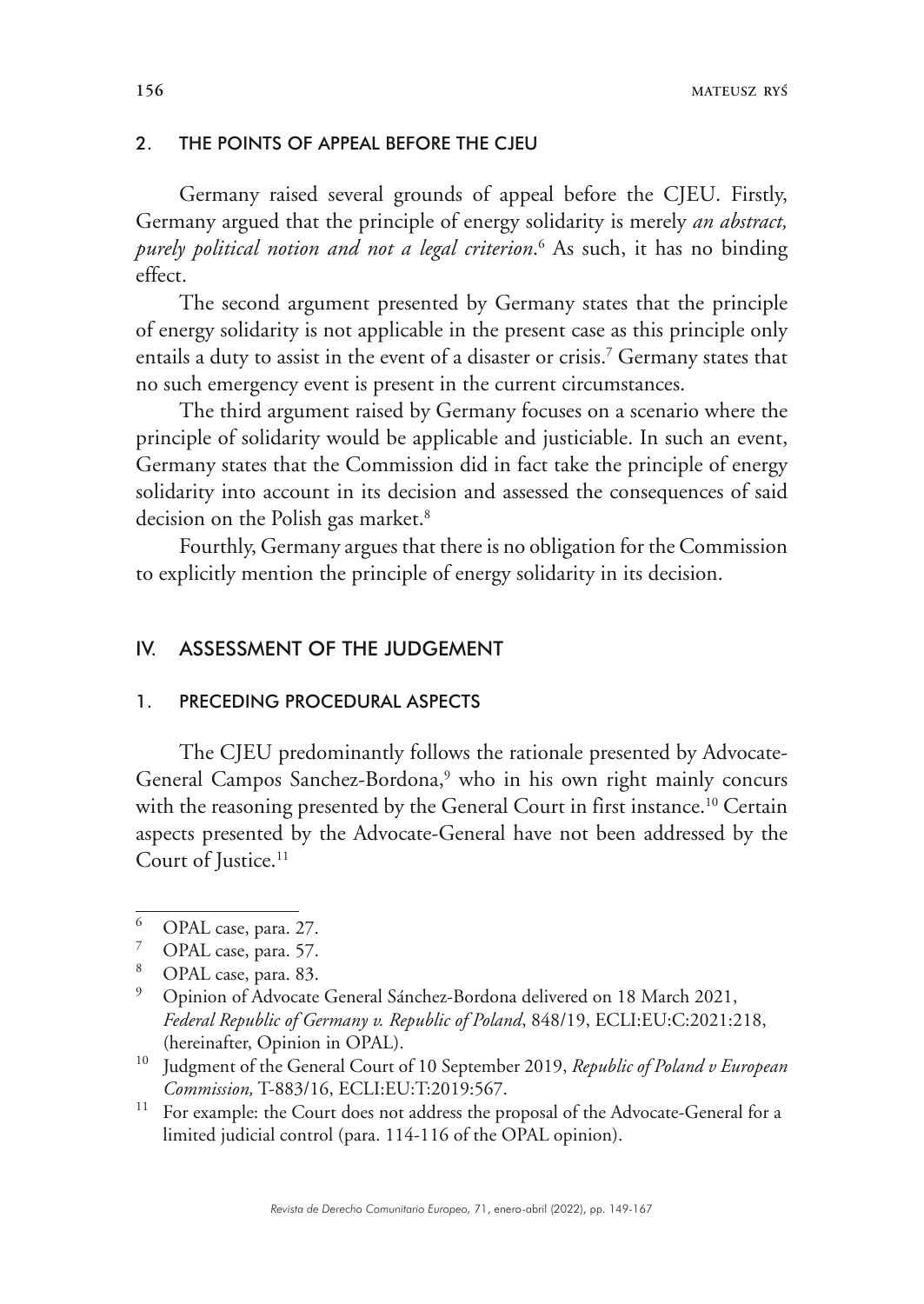## 2. THE PRINCIPLE OF ENERGY SOLIDARITY AS A BINDING AND ACTIONABLE PRINCIPLE

### *2.1. The legal framework*

## *2.2. Three aspects of solidarity*

## *2.2.1. The applicability of the energy solidarity principle between the Member States and the European Union institutions*

Firstly, the Court reiterates that the principle of solidarity is indeed applicable between the EU Member States, as is set out in art. 194, §1 TFEU. However, the CJEU also stresses the fact that the principle of energy solidarity is applicable to the European Union institutions.

The CJEU reaches this conclusion by linking the principle of energy solidarity with the principle of sincere cooperation stipulated in art. 4, (3) TEU. The principle of mutual cooperation entails that Member States as well as the European Union must "*assist each other in carrying out tasks which flow from the Treaties*".12

It has been established in previous case law that the principle of sincere cooperation is applicable in both the relationships between the Member States as well as the relationship between Member States and the European Union institutions:

Furthermore, it should be noted that, under the principle of sincere cooperation enshrined in art. 4(3) TEU, the European Union and the Member States must, in full mutual respect, assist each other in carrying out tasks which arise from the Treaties. In that regard, the Court has held, inter alia, that that principle not only obliges the Member States to take all the measures necessary to guarantee the application and effectiveness of EU law but also imposes on the EU institutions mutual duties to cooperate in good faith with the Member States.<sup>13</sup>

The CJEU thus hinges the principle of energy solidarity on the principle of sincere cooperation. It argues that the principle of solidarity "underpins the entire legal system of the European Union".14 The spirit of solidarity mentioned in art. 194 TFEU is considered as a specific expression of solidarity in

<sup>&</sup>lt;sup>12</sup> OPAL case, para. 41.

<sup>13</sup> Judgment of the Court of 8 October 2020, *Union des industries de la protection des plantes v Premier ministre and Others*, C-514/19, EU:C:2020:803, para. 49.

<sup>&</sup>lt;sup>14</sup> OPAL case, para. 41.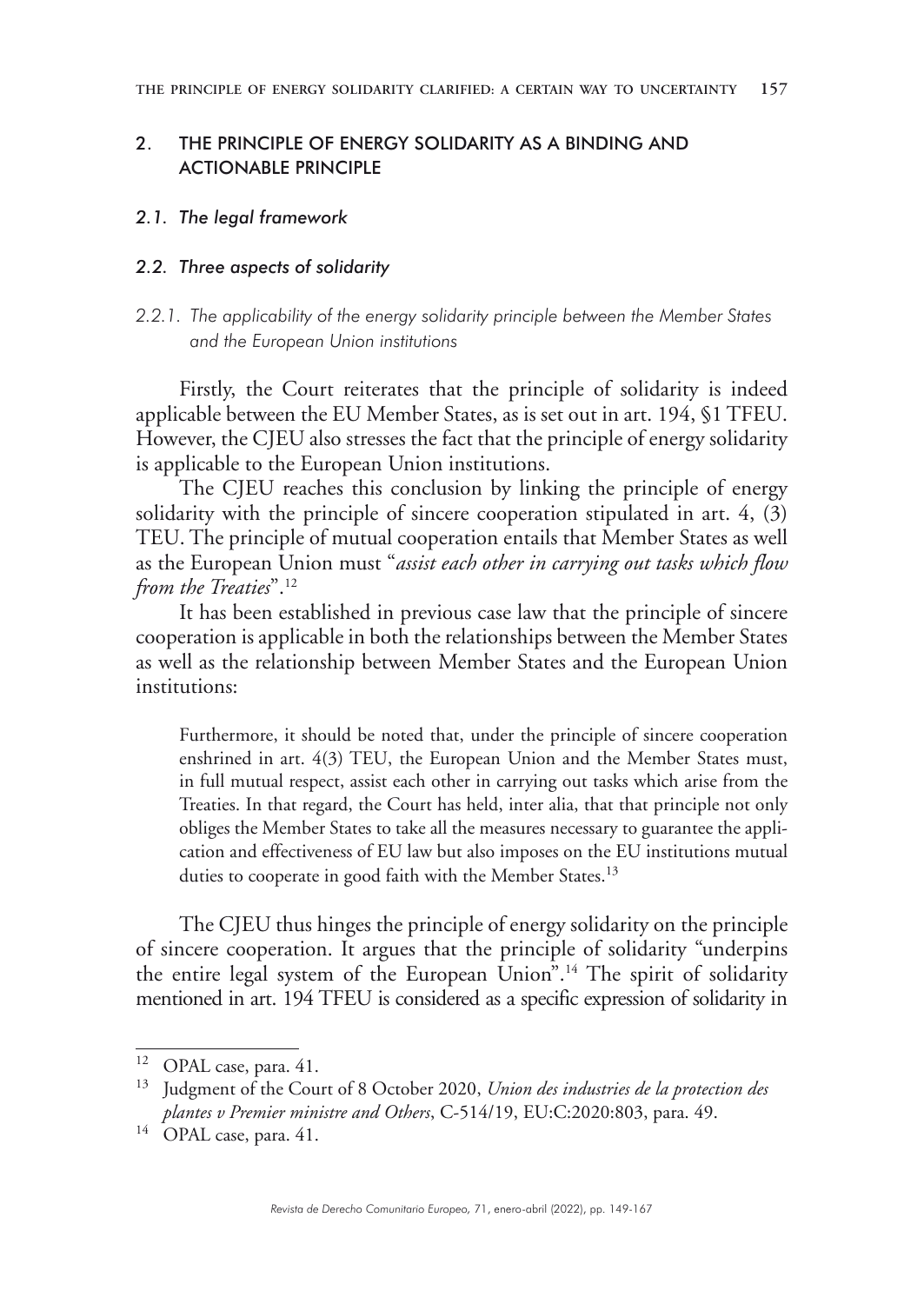**158 MATEUSZ RYŚ**

the field of energy law.15 The CJEU infers that the principle of solidarity and the principle of sincere cooperation are closely linked to one another. What the Court does not do, is provide a clear reasoning as to why these two principles are linked to each other. Nevertheless, it is generally accepted that the principle of solidarity is enforceable through the principle of sincere cooperation laid down in art. 4, (3) TEU (Joppe, 2021).

### *2.2.2. The nature of the principle of energy solidarity*

Secondly, the CJEU states that the principle of energy solidarity is indeed a binding and actionable principle. It bases its argumentation on the fact that the principle of solidarity had already been invoked in the past before the CJEU. More specifically the court depends on case law relating to asylum policy of the EU set out in art. 80 TFEU.16

The question remains whether the principle of solidarity as set out in art. 80 TFEU may be used as precedent to determine the binding nature of the principle of energy solidarity. The principle of solidarity does not have a clear-cut meaning. Its interpretation, meaning and value depend on the EU policy area in which it is applicable (Hippold, 2015). It also bears noticing that art. 80 TFEU makes a reference to the "principle of solidarity", whilst art. 194, (3) TFEU refers to the "spirit of solidarity".17 In that aspect the CJEU seems to coincide the two terms. In my view, this approach seems to be the correct one, as splicing the nature of the solidarity depending on the wording used in the TFEU would be heavily focused on semantics rather than the rationale.

Consequently, the CJEU ruled that:

It follows, in particular, that acts adopted by the EU institutions, including by the Commission under that policy, must be interpreted, and their legality assessed, in the light of the principle of energy solidarity.<sup>18</sup>

The CJEU clearly states that the principle of energy solidarity must therefore be taken into account. This needs to be done for the specific EU policy (here the EU energy policy). Consequently, the CJEU rules that the principle of energy solidarity is binding. In addition, it specifies that the principle of energy

<sup>&</sup>lt;sup>15</sup> OPAL case, para. 38.

<sup>&</sup>lt;sup>16</sup> OPAL case, para. 42.

<sup>&</sup>lt;sup>17</sup> Art. 122 and 222 TFEU also refer to the "spirit of solidarity".

<sup>&</sup>lt;sup>18</sup> OPAL case, para. 44.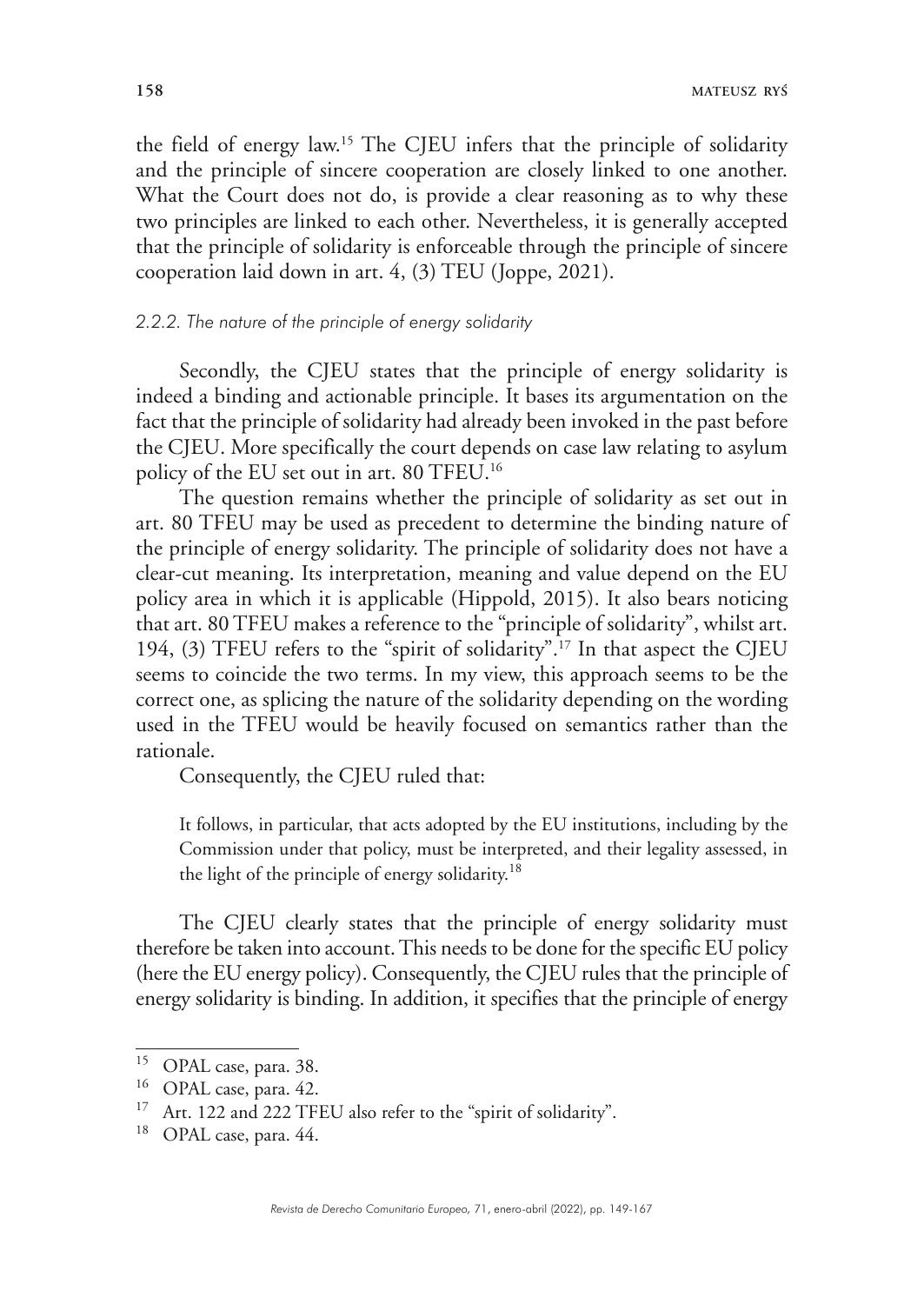solidarity "*constitutes a criterion for assessing the legality of measures adopted by the EU institutions"*. 19

## *2.2.3. The scope of the principle of solidarity*

Thirdly, the CJEU focuses on the scope of the principle of energy solidarity. Defining the exact scope of a broad principle such as that of solidarity is no easy task. The first question is whether the principle of energy solidarity is limited to the security of supply requirement or if it is a broader principle encompassing other key components.

The Gas Directive mentions the principle of solidarity multiple times. In the present case art. 36 of the Gas Directive relating to new infrastructure is relevant. The article stipulates:

1. Major new gas infrastructure, i. e. interconnectors, LNG and storage facilities, may, upon request, be exempted, for a defined period of time, from the provisions of arts. 9, 32, 33 and 34 and art.  $41(6)$ ,  $(8)$  and  $(10)$  under the following conditions:

(a) the investment must enhance competition in gas supply and enhance security of supply; […].

Germany argues before the CJEU that art. 36 Gas Directive references the security of supply and that solidarity, in the view of the applicable legislation must be read as safeguarding the security of supply. The Court however is quick to dismiss the presented narrative. It states that the security of supply requirement is but one of the manifestations of the principle of energy solidarity.<sup>20</sup>

According to the CJEU the fact that art. 36 (1) of the Gas Directive only mentions the security of supply does not mean that in the present legislation the principle of energy solidarity is reduced to the security of supply. Art. 36 (1) does not limit the scope of the principle of energy solidarity in the Gas Directive to a mere security of supply, as the principle of energy solidarity governs the whole of EU energy policy.<sup>21</sup> By following this interpretation, the Court of Justice agrees with the reasoning of Advocate-General Sanchez-Bordona in his OPAL opinion.<sup>22</sup> It stems from the aforementioned

<sup>&</sup>lt;sup>19</sup> OPAL case, para.  $45$ .<br><sup>20</sup> OPAL case, para.  $47$ 

OPAL case, para. 47.

<sup>21</sup> OPAL case, para. 47.

<sup>22</sup> OPAL opinion, para. 76 and 104.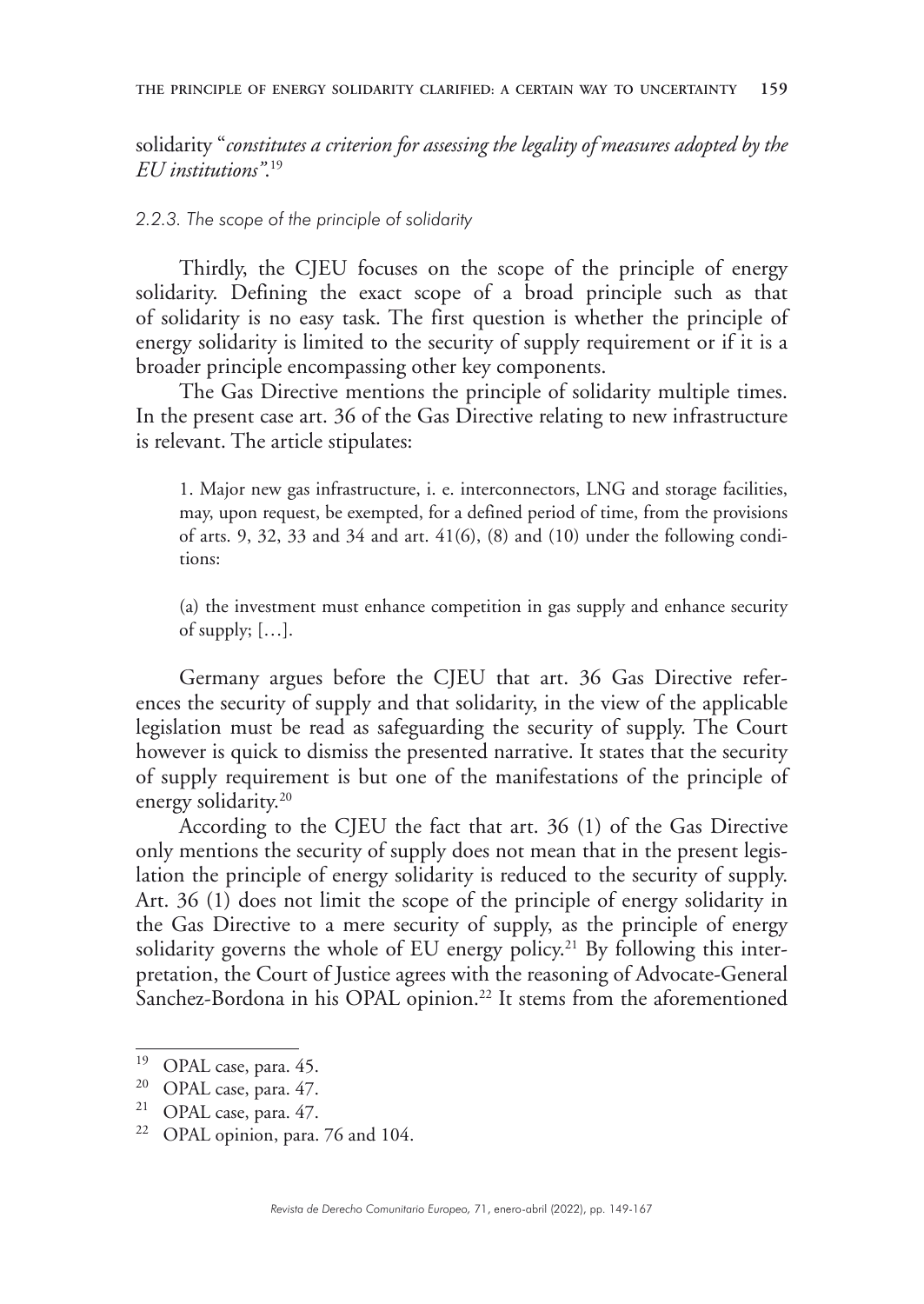that the Commission must in fact take into account the principle of energy solidarity in conjunction with the principle of sincere cooperation when taking a decision based on art. 36 of the Gas Directive. Consequently, the Commission must assess if the gas supply of Member States is in danger when adopting a decision. This examination however does not entail an active role for the Member States. The Member States are not required to provide, out of their own volition and without being prompted to do so, information relating to the possible risk to the security to the supply of gas in that Member State. The Commission raised the argument that it indeed did not receive any such information from Poland.23 In addition, the Commission inferred from this omission that it was justified to not take the principle of energy solidarity into account in said case. Nevertheless, the CJEU declared that the non-notification of information which has not been requested by the Commission does not liberate the Commission from the duty to apply the principle of energy solidarity and to investigate whether the decision taken under art. 36 of the Gas Directive could have a negative effect on the gas markets of the Member States.24 The CJEU concludes by stating that *"the principle of energy solidarity requires that the EU institutions, including the Commission, conduct an analysis of the interests involved in the light of that principle, taking into account the interests both of the Member States and of the European Union as a whole".*

It must be noted that the Gas Directive did contain references to the notion of solidarity as well. In §21 of the preamble of the Gas Directive the following is stipulated:

Fully effective separation of network activities from supply and production activities should apply throughout the Community to both Community and non-Community undertakings. To ensure that network activities and supply and production activities throughout the Community remain independent from each other, regulatory authorities should be empowered to refuse certification to transmission system operators that do not comply with the unbundling rules. To ensure the consistent application of those rules across the Community, the regulatory authorities should take utmost account of the Commission's opinion when the former take decisions on certification. To ensure, in addition, respect for the international obligations of the Community and solidarity and energy security within the Community, the Commission should have the right to give an opinion on certification in relation to a transmission system owner or a transmission system operator which is controlled by a person or persons from a third country or third countries.

 $^{23}$  OPAL case, para. 49.

OPAL case, para. 51.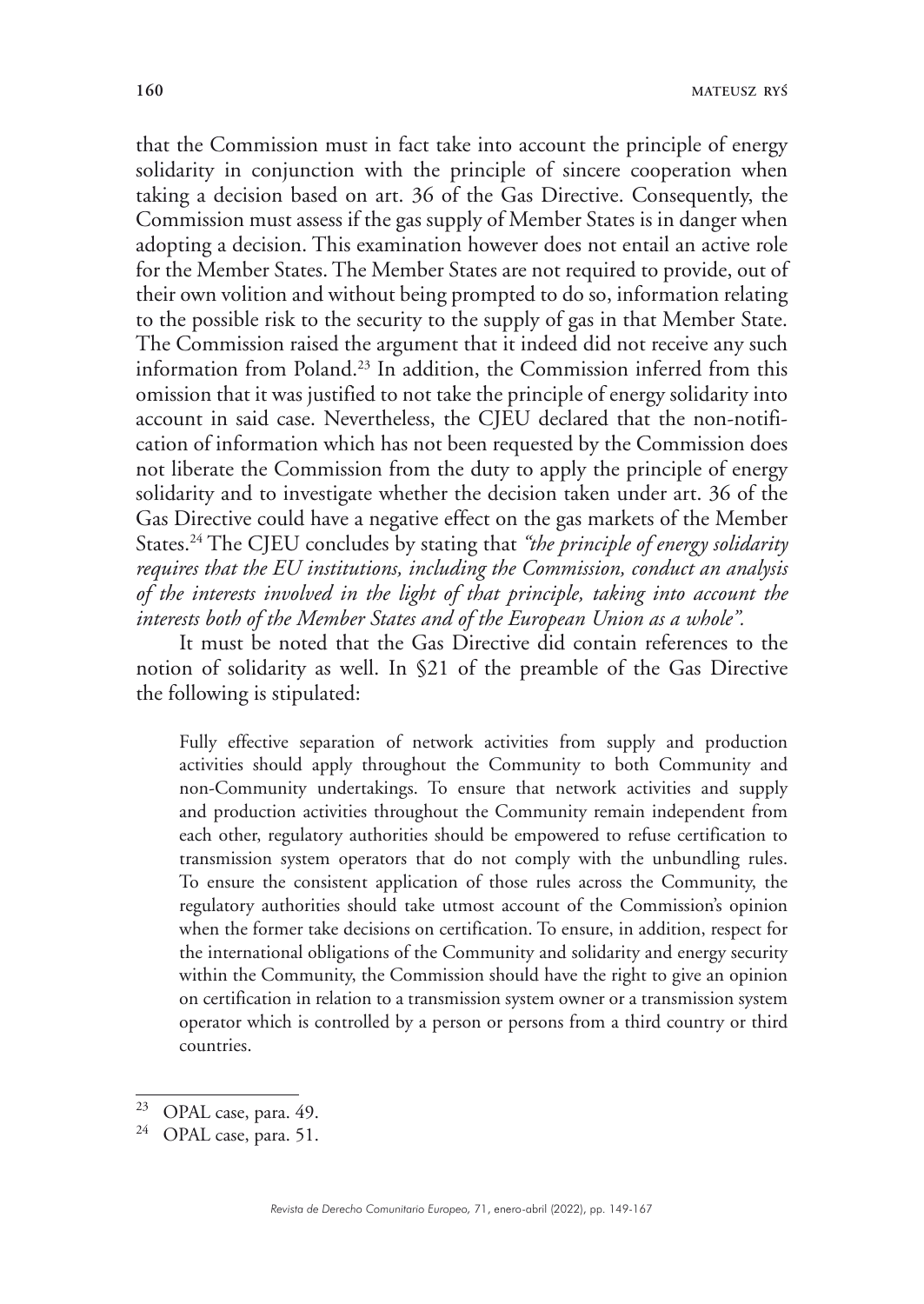It stems from the preamble that energy security and solidarity are not one and the same as a clear distinction is made between the two. The Commission must take both into account. Therefore, in my opinion the CJEU decided correctly in judging that art. 36, (1) Gas Directive does not limit the scope of the principle of solidarity.

## 3. THE PRINCIPLE OF ENERGY SOLIDARITY, BEYOND A SOLIDARITY IN EMERGENCIES

In the present case, Germany raises the argument that the principle of energy solidarity is solely applicable in cases of emergency, as it is an emergency mechanism. This emergency mechanism is of such a nature that it entails an obligation of unconditional assistance or an unconditional loyalty. Germany is of the opinion that such an unconditional loyalty would lead to impasses on the European Union decision making as the views of the Member States differ and the reconciliation of all these views is rarely achieved.<sup>25</sup> Consequently, Germany states that in their opinion the principle of energy solidarity should be viewed as a duty to assist in the case of an emergency. This type of solidarity is also present in art. 222 TFEU.

The CJEU does not share this restrictive interpretation of the principle of energy solidarity. A clear distinction is made by the Court between the hypotheses in art. 222 TFEU and art. 194 TFEU. Whilst art. 222 TFEU is indeed an emergency mechanism and as such the spirit of solidarity only comes into play in emergency situations, art. 194 TFEU provides a spirit of solidarity in any action relating to the EU policy in the energy field. It is indeed, so that these two distinct articles cover different situations and have different objectives<sup>26</sup> as has been opined by Advocate-General Sanchez Bordona in his OPAL opinion.<sup>27</sup>

Art. 194 TFEU must be interpreted *"in the context of establishment and functioning of the internal market and in particular, the internal market in natural gas, by ensuring security of energy supply in the European Union*".28 Therefore, unlike art. 222 TFEU, the spirit of solidarity entrenched in art. 194 TFEU means that Member States and EU institutions must not only act in cases of emergency but also in a preventative manner as to avoid emergency situations.

<sup>25</sup> OPAL case, para. 56.

<sup>&</sup>lt;sup>26</sup> OPAL case, para. 68.

<sup>27</sup> OPAL opinion, para. 126 and 127.

<sup>28</sup> OPAL case, para. 69.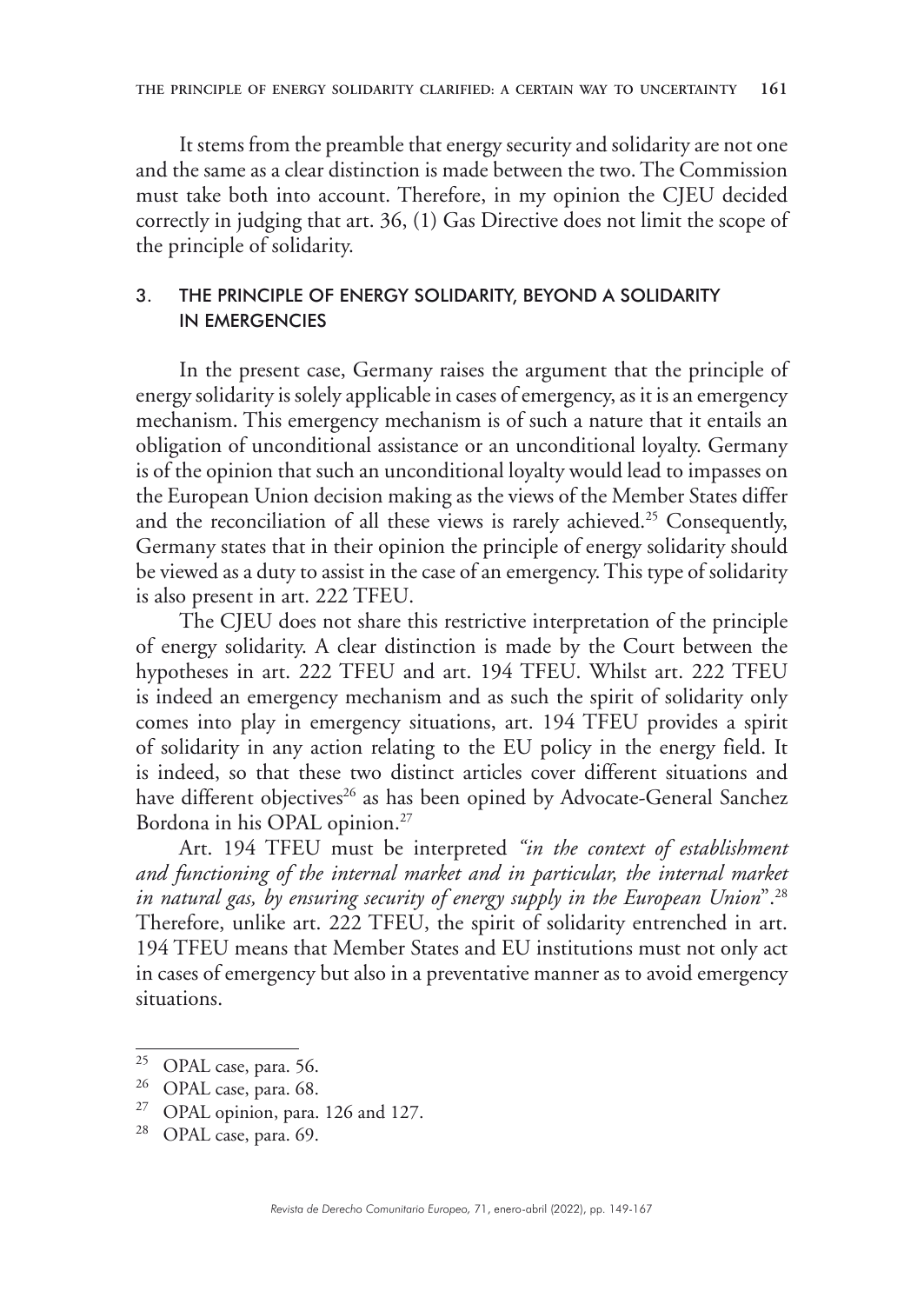**162 MATEUSZ RYŚ**

In order to achieve this preventative effect an assessment of the risks on the energy interest (in particular the security of energy supply) of the European Union and Member States must be made. This idea has been presented by Advocate-General Sanchez-Bordona in his OPAL opinion.<sup>29</sup> The Court agrees with this reasoning. Once this analysis is made, a balancing act can be made between the interests of the different Member States as well as the European Union itself.

The CJEU agrees with the General Court and the Advocate-General that the principle of energy solidarity is a general obligation within the field of EU energy policy. This general obligation exists for the Member States as well as EU institutions and thus for the Commission. This general obligation entails that the interests of all the stakeholders that could be affected by a decision must be considered. The Member States and the European Union must therefore avoid adopting measures that might affect the interests of the stakeholders, as regards the security of supply itself, the economic or political viability of the security of supply and the diversification of the sources of supply. They must do so in order to take account of their interdependence and de facto solidarity. By adopting the reasoning of the General Court the CJEU created a solid definition of what the principle of energy solidarity within the context of art. 194 TFEU should be understood as. Nevertheless, the CJEU missed an opportunity to clarify the meaning of the principle of solidarity in the present case. Nonetheless, it provides an indication of its interpretation of the notion of solidarity by referencing the principle of sincere cooperation. More importantly, the CJEU does not provide specific criteria on how to interpret the principle of energy solidarity to create a coherent framework for further cases. Therefore, more case law detailing the exact requirements for the principle of energy solidarity will be needed.

In my view it may be argued that two types of solidarity have been created by the judgment. On the one had a solidarity based on a specific policy field such as art. 194 TFEU, which is an *ex ante* solidarity requiring a balancing act (Talus, 2021) between the interests of the Member States and the European Union. On the other hand, a solidarity, based on art. 222 TFEU which is an *ex post* solidarity requiring an unconditional loyalty in emergency situations such as terrorist attacks, natural disasters or man-made disasters.

<sup>29</sup> OPAL opinion, para. 116.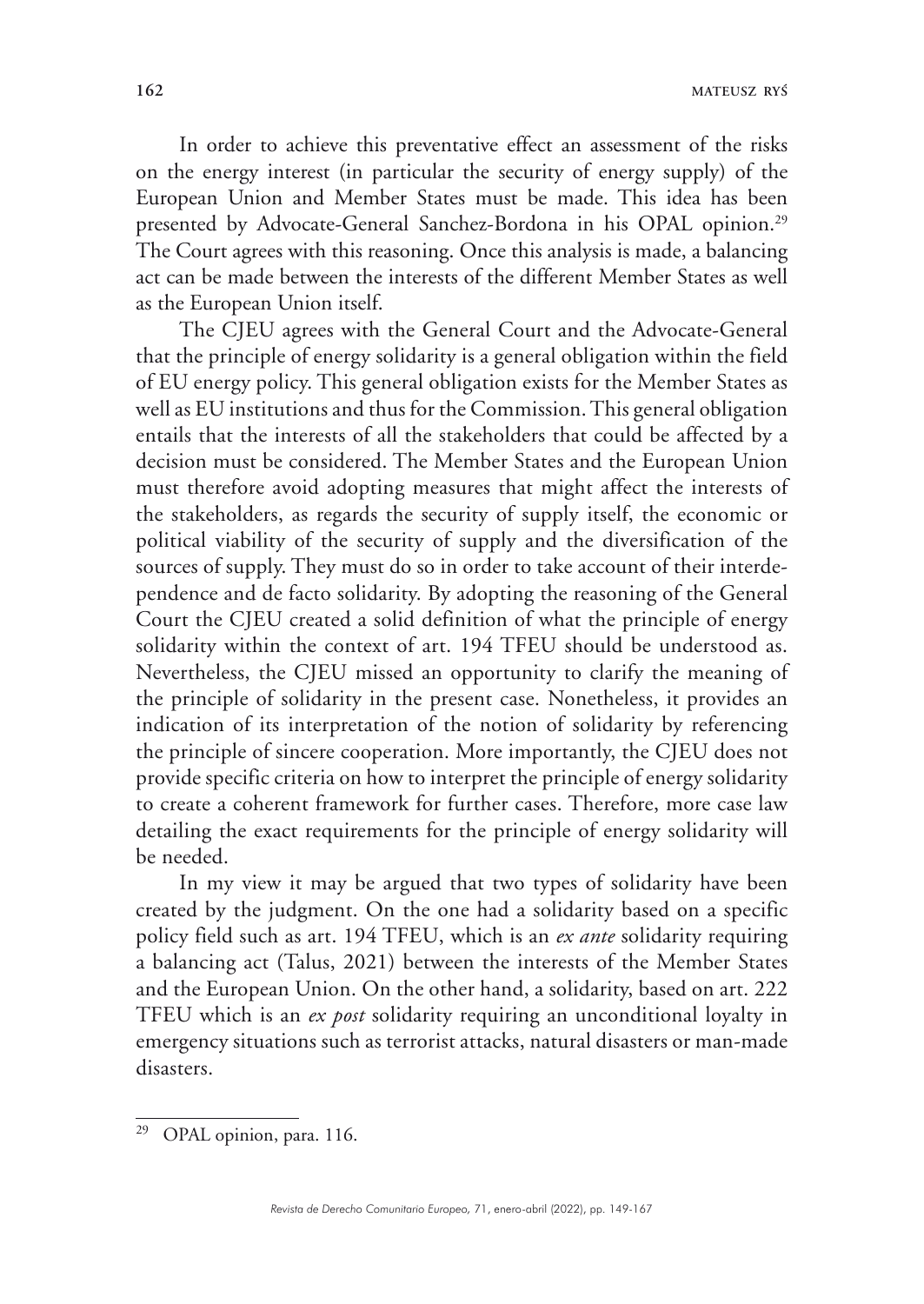## 4. THE ASSESSMENT OF THE PRINCIPLE OF ENERGY SOLIDARITY: WAS IT DONE CORRECTLY AND MUST THE COMMISSION MENTION THE PRINCIPLE IN ITS DECISION

Germany is of the opinion that the Commission examined the principle of energy solidarity when making a decision relating to the exemptions granted to the pipeline. As such, the Commission also took account of the consequences of that decision for the Polish gas market.<sup>30</sup> The CJEU is not convinced by the arguments raised by Germany. It is in essence quite short in its response, stating that it does not review findings of a factual nature. However, the Court does elaborate on the matter. According to the CJEU the Commission did not examine the effects that the exemptions would have on the transfer from the Nord Stream I/Opal pipeline on the transport of natural gas through the Polish pipelines. Because the Commission did not examine those effects, it could not balance them against the increased security of supply at EU level granted by those exemptions.31 The Commission only considered the interest of the EU in its decision (Krzykowski and Ziety, 2021).

Additionally, Germany reproaches the General Court that it reasoned that the Commission must mention in its decision that it has considered the principle of energy solidarity. The CJEU dismisses this argument. According to the CJEU, the General Court did not annul the decision because the Commission made no mention of the principle of energy solidarity. It did so because the Commission did not adequately examine the impact of the exemption. In the same vein, the CJEU found that the General Court did not annul the decision based on a failure to state reasons.

## V. CONSEQUENCES OF THE DECISION

## 1. REINSTATEMENT OF THE 2009 DECISION

The judgment at hand annuls the 2016 decision. Consequently, the 2009 decision, and its effects, are reinstated. This means that the old decision which was deemed to breach the WTO rules<sup>32</sup> is now back in full effect.

<sup>30</sup> OPAL case, para. 83.

<sup>&</sup>lt;sup>31</sup> OPAL case, para. 90.

<sup>&</sup>lt;sup>32</sup> WTO Panel Report of 10 august 2018, European Union and its Member States -Certain Measures Relating to the Energy Sector, WT/DS476/R.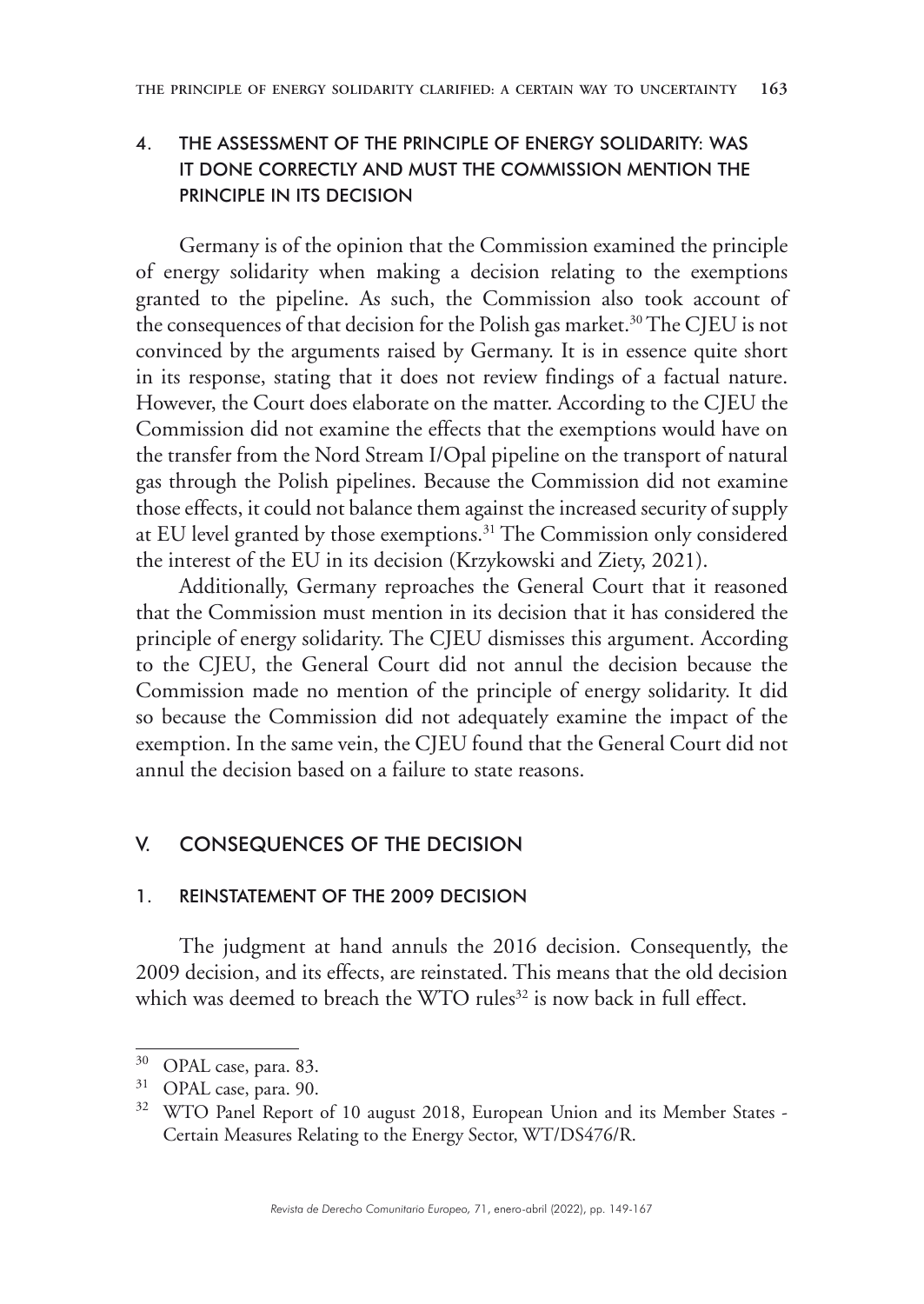Russia argued that the two conditions<sup>33</sup> in the original  $(2009)$  decision effectively give rise to a quantitative restriction on the volume of imported gas. The WTO Panel found that those conditions cut competitive opportunities for the importation of natural gas into the European Union.

The Panel agreed and found the two conditions in the original (2009) decision, relating to the OPAL pipeline, to be incompatible with art. XI:1 of the General Agreement on Tariffs and Trade (GATT) 1994.

The European Union is therefore in breach of WTO law due to the present judgment. An analysis of the whole situation, however interesting, fall outside the scope of the present annotation.

#### 2. INFLUENCE ON THE CAPACITY OF PRESENT AND FUTURE PIPELINES

The case at hand will bring forward many changes. Not only will the case expand upon the legal questions, but it could also prove to have tangible effects for the supply of energy in Europe. It is clear that the present case is highly politicised (Talus, 2021: 1). This stems from the fact that energy solidarity, in all shapes and forms, has been addressed on the political level on multiple occasions (Roth, 2011: 600-625). Moreover, the rationale behind energy solidarity varies between the different Member States. The common theme throughout the Member States seems to be that they prefer to safeguard their national issues relating to energy aspects rather than work together on European level (Tomaszewski, 2018: 5-18).

The direct consequence of the judgment is that the extra capacity provided by the 2016 Commission decision for the use of the OPAL pipeline by OGT will no longer be applicable. Consequently, OGT will not be able to export as much natural gas to the European Union via the OPAL and the Nordstream I pipeline. Should the OPAL decision be understood in a broad manner and also be deemed applicable for other pipelines, Gazprom might lose some access to other pipelines, such as for example the EUGAL pipeline (Stein, 2019). Nevertheless, the OPAL capacity restriction would have no immediate effect on the utilization level of the Nordstream I pipeline. The gas would at the present state continue to flow through the first string of EUGAL. The limited capacity would become a hindrance once Nordstream II is completed and operational. When Nordstream II is completed both

<sup>&</sup>lt;sup>33</sup> That is to say the 50% capacity cap (which limits the allocation of transmission capacity to Gazprom and its affiliated undertakings), and the gas release programme compelling Gazprom and its affiliated undertakings to transfer 3 billion cubic metres of gas a year in order to exceed that cap.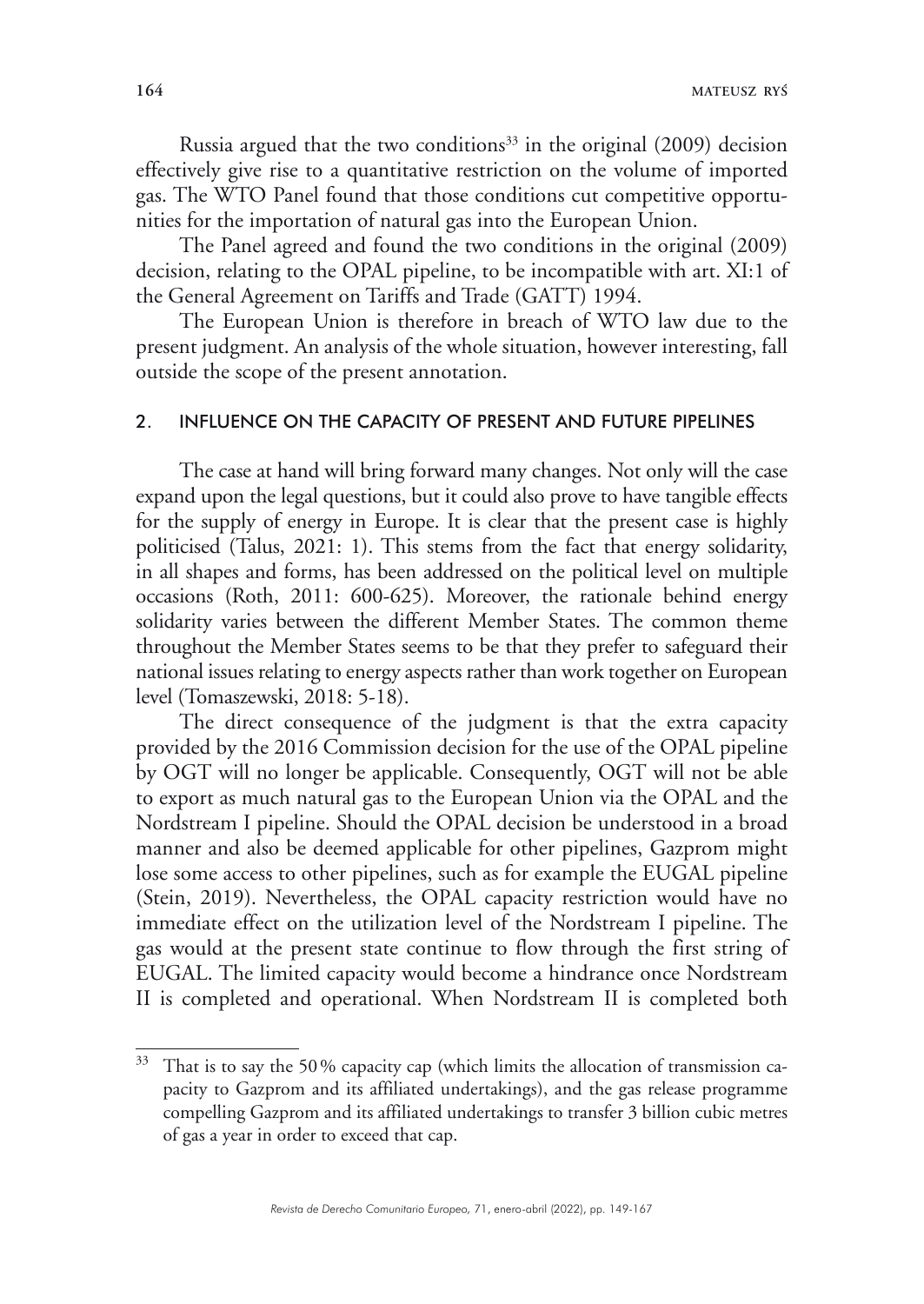strings of EUGAL will be needed to transport the gas from Nordstream II (Łoskot-Strachota, Formuszewicz and Kardaś, 2021). Consequently, the decision might have serious implications not only for the OPAL pipeline but also possibly for the Nordstream II pipeline and other pipelines.

As stated above the present judgment will limit the use of the OPAL pipeline by OGT back to 50% rather than the amount stipulated in the 2016 decision. Therefore, the question at hand is: will the new Nordstream II pipeline be able to utilize its full capacity? Firstly, due to the OPAL case future exemptions under art. 36 of the Gas Directive for different pipelines must also take into account the principle of energy solidarity. Art. 36 of the Gas Directive provides rules relating to competition issues as well as to the energy supply security. The rules will be harder to satisfy due to the use of the principle of energy solidarity. Secondly, it will also prove more difficult to obtain the certification described in art. 11 of the Gas Directive. For example, the criterion in subsection 3, (b) of art. 11 of the Gas Directive relating to the energy supply security will be harder to fulfil in light of the principle of energy solidarity (Riley, 2019).

#### 3. *DIVIDE ET IMPERA,* NOW MORE CONTAINED?

More tangibly, certain implications and consequences will arise for Gazprom. As the name of the principle of solidarity suggests, the European Union Member States must now be more vigilant to take the needs of fellow Member States into account. This means that Gazprom will no longer be able to single out an individual member state to conclude a favourable agreement with it which could be detrimental to another Member State. In essence, it will be harder for Gazprom to use one Member State as leverage against another, which Gazprom has historically taken advantage of (Georgiou, 2016: 428-442). The flip side of the coin is that some of the agreements which could be very beneficial for certain individual Member States can no longer be concluded.

## 4. THE GENESIS OF THE ENERGY SOLIDARITY PRINCIPLE AND POLAND AS ITS DRIVING FORCE

Finally, Poland has achieved a legal foot in the right direction concerning the principle of energy solidarity. Whilst it is true that many questions still remain open and up to interpretation, the first step has already been made (Andoura, 2014). The energy solidarity principle has now become more than a mere political engagement driven by Poland.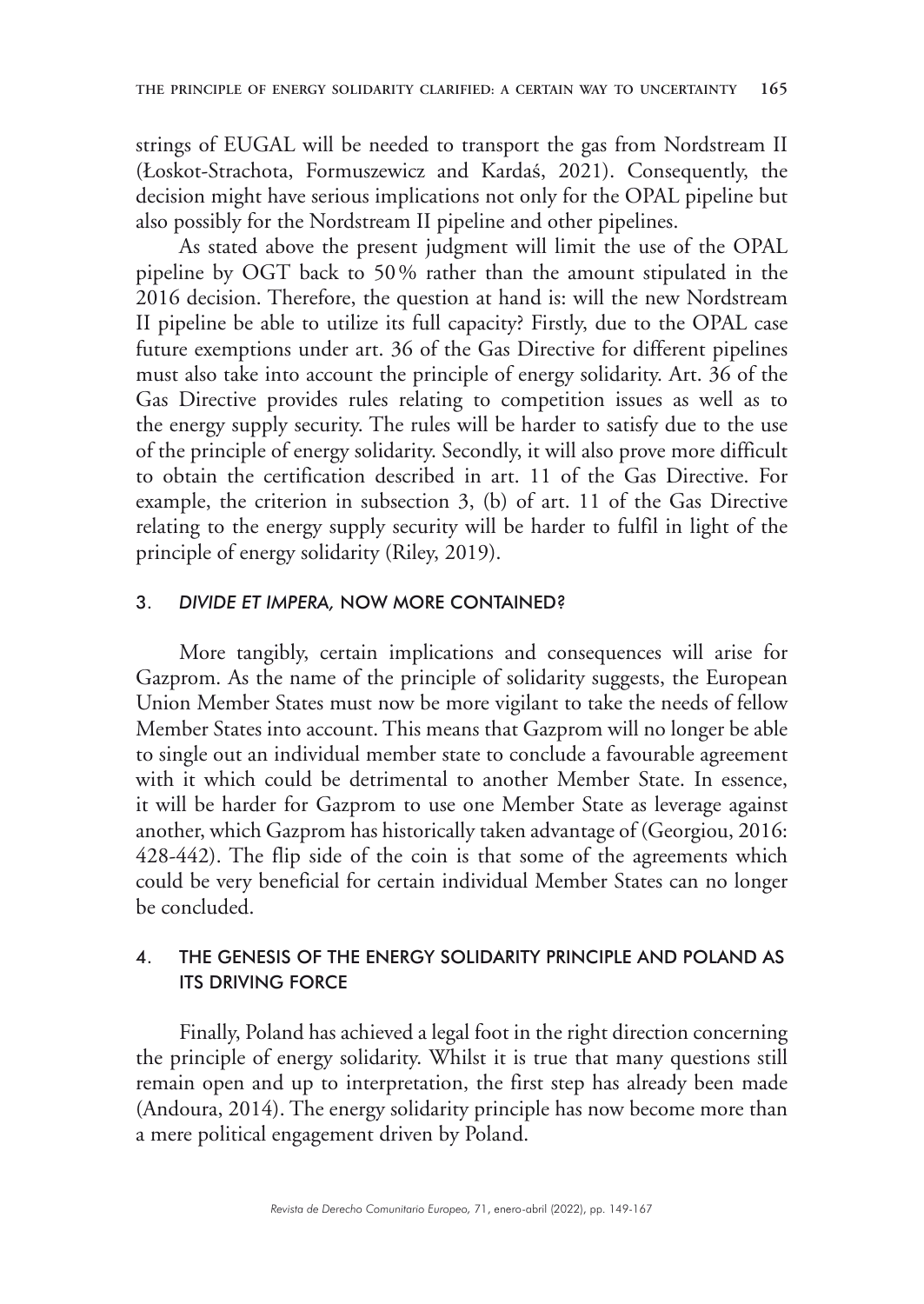The OPAL case is just a first in many to come. There are a number of cases pending before the CJEU which could prove to be instrumental in the further development of the energy solidarity principle (Faszcza, 2020: 90-99). An interesting journey still lies ahead.

### 5. HOW FAR DOES THE PRINCIPLE OF ENERGY SOLIDARITY STRETCH?

Another interesting consequence of the judgments will be its influence on other fields of law (Boute, 2020: 899). For example, the field of environmental law in the European Union and the decarbonisation efforts of the European Union. In this field the principle of solidarity could also play an important role. As interesting as this topic is, it falls outside the scope of an annotation of the present judgment.

### VI. CONCLUSION

The principle of energy solidarity has grown and evolved into a fullfledged binding an actionable principle because of the present case law. Some of the finer details still need to be ironed out, but the evolution of the principle of energy solidarity is heading in the right direction. More welldefined criteria on how to correctly assess the principle of energy solidarity are welcome.

The effort of Poland to create a more harmonious and coherent EU energy policy is commendable. The EU as a whole would be in a much stronger position if it would make decisions considering the interests of all Member States as well as the EU institutions in the light of the principle of solidarity.

The road ahead is still long, but the foundations have been laid, to create a more coherent and inclusive EU energy policy. After all, solidarity is one of the key principles and a fundamental value of the European Union.

#### *Bibliography*

- Łoskot-Strachota, A., Formuszewicz, R. and Kardaś, S. (2021). *The OPAL Gas Pipeline: The Court of Justice European Union Dismisses Germany's Appeal.* Warsaw: Centre for Eastern Studies. Available at: https://bit.ly/3IjdCQX.
- Andoura, S. (2014). Energy Solidarity: Cohesive Force or Structural Weakness? *College of Europe* [Blog], 10-2013. Available at: https://bit.ly/352bjU7.